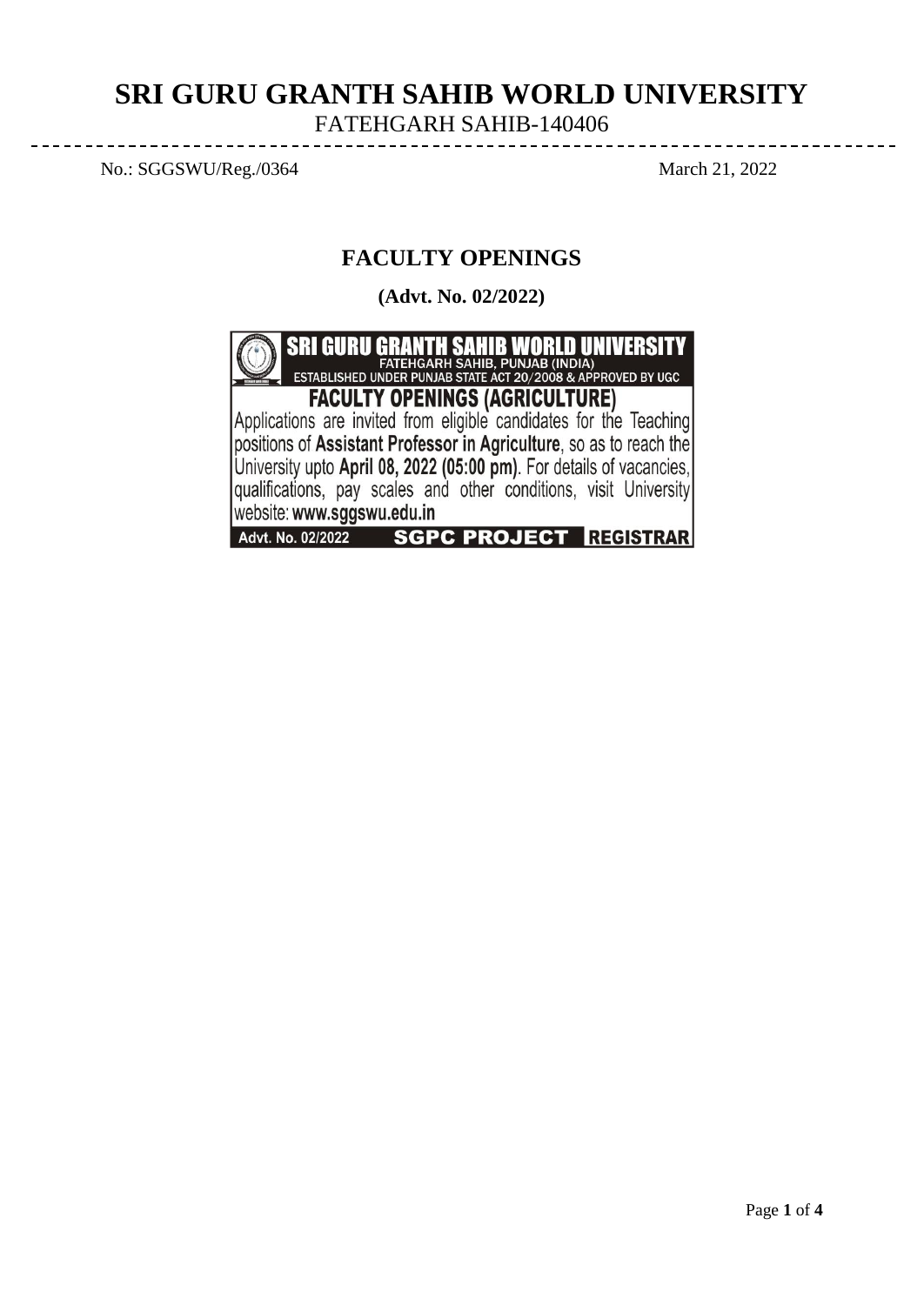## **A) Department of Agriculture**

| Sr.<br>No.       | Specialization                     | <b>Assistant Professor</b> |                    |
|------------------|------------------------------------|----------------------------|--------------------|
|                  |                                    | <b>Regular</b>             | <b>Contractual</b> |
| 1.               | Horticulture (Fruit Science)       | 01                         |                    |
| 2.               | <b>Plant Breeding and Genetics</b> | 01                         |                    |
| 3.               | Crop Physiology                    | 01                         |                    |
| $\overline{4}$ . | Agronomy                           |                            | 01                 |
| 5.               | Agroforestry                       |                            | 01                 |
| 6.               | <b>Agriculture Extension</b>       |                            | 01                 |
| 7.               | Agrometereology                    |                            | 01                 |
| 8.               | <b>Agriculture Engineering</b>     |                            | 01                 |

Note: Qualifications and experience as per UGC/ICAR Norms.

## **B) GENERAL CONDITIONS:**

- The number of vacancies shown above is provisional and may vary. The nature of vacancies may change at the time of selection/recruitment. Further, the University reserves the right not to fill any post(s).
- The candidates for the posts of Assistant Professor must have cleared NET, where-ever applicable or should have been awarded Ph.D. degree in accordance with UGC (Minimum Standards and Procedure for Award of M.Phil./Ph.D. Degree) Regulations, 2009.
- The Selection Criteria for the faculty positions will be as per latest UGC guidelines with regard to Qualification, Experience and API score etc.
- Any application without required certificates/testimonials is liable to be rejected.
- All Degree Certificates should be from recognized Universities. Further, attach conversion criteria of CGPA to percentage (%) from the University/Institution/ Board, failing which the University will apply its own conversion criteria.
- The applicant will be responsible for the authenticity of submitted information, other  $\bullet$ documents and photograph etc. Furnishing of any false information and/or suppression/concealment of facts shall lead to rejection/cancellation of selection/ recruitment.
- Mere fulfilment of the required qualifications and experience etc., does not entitle a candidate to be called for interview/selection.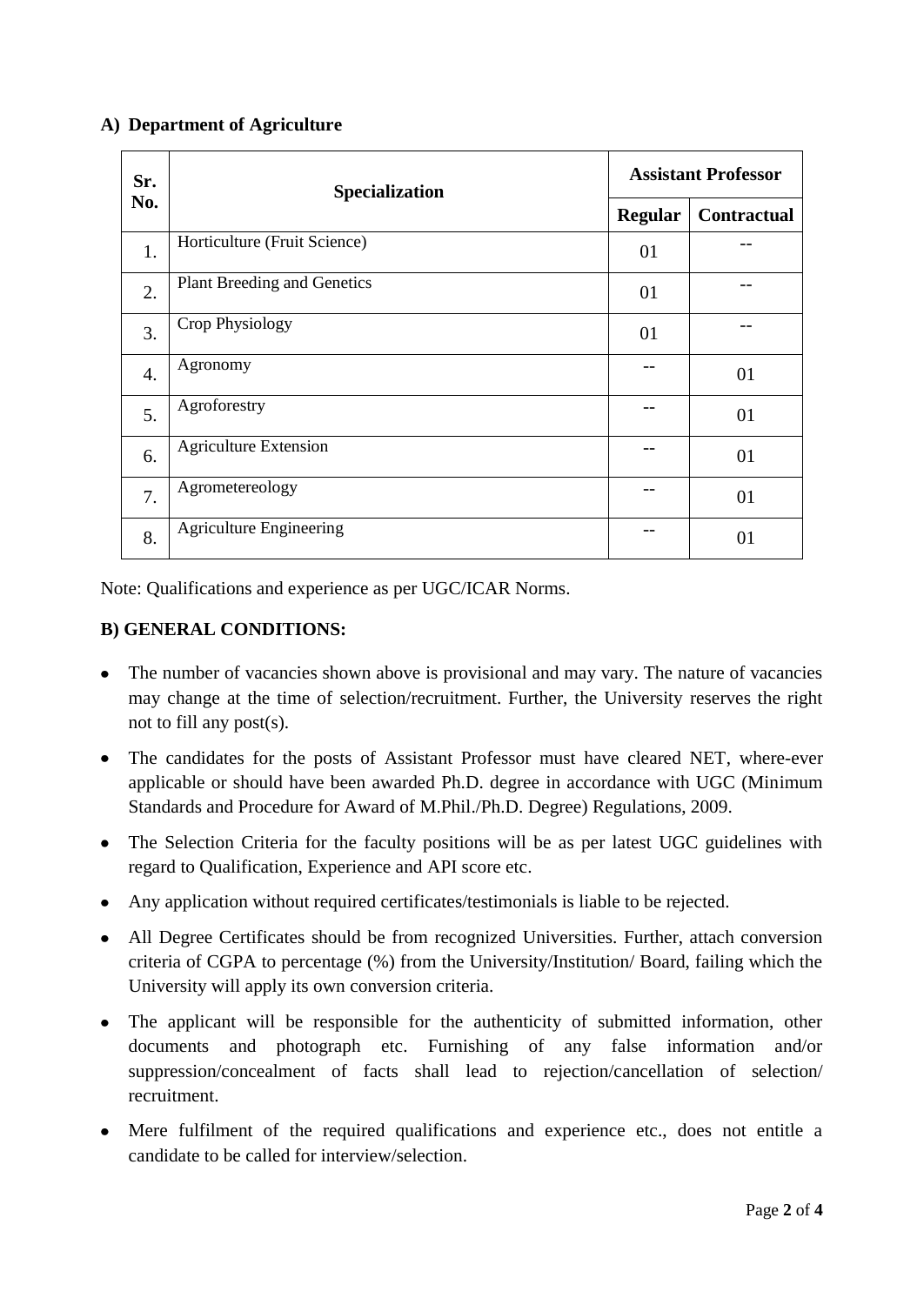- The University reserves the right to restrict the number of candidates for interview to a reasonable limit, on the basis of qualifications and experience, higher than those prescribed in this advertisement, and as per merit decided by scrutiny committee.
- Preference will be given to candidates having experience of teaching post graduate classes.
- The University will not be responsible for any postal delay in submission of applications.
- The appointments to contractual posts will be up to June 30, 2022 which may be renewed on satisfactory performance.
- The application must be accompanied by a demand draft of Rs. 500/- drawn in favour of Registrar, Sri Guru Granth Sahib World University, Fatehgarh Sahib, payable at Fatehgarh Sahib.
- The candidates should bring all relevant original certificates and testimonials at the time of interview (Original and one set attested copy).
- Incomplete applications/applications without necessary enclosures/ applications without application fee will be summarily rejected.
- No correspondence, whatsoever will be entertained from the candidates regarding postal delays, conduct and result of interview and reasons for not being called for interview or selection.
- Canvassing in any form will lead to disqualification of that candidate for the post.
- The decision of the Competent Authority will be final in the matter of selection.
- Any dispute regarding recruitment will fall under the jurisdiction of District Fatehgarh Sahib.
- No T.A./D.A. will be paid for attending the interview.
- The candidates already in service should send their applications through proper channel.
- The candidates are advised to browse the University Website: **www.sggswu.edu.in** regularly, for updation.
- For all categories of regular teaching posts, candidate should have passed Punjabi of Matriculation or higher standard. The selected candidate(s) who have not passed requisite qualification of Punjabi as above, shall have to qualify the above said examination within a period of two years, after joining.
- For regular teaching positions, the selected candidates will be appointed initially on contract basis for two years. On satisfactory completion of contractual period, the candidate will be put on probation, as per University policy.

## **(C) HOW TO APPLY**

Applications must be submitted in the prescribed format. Candidates can download the same from the University website w**ww.sggswu.edu.in**